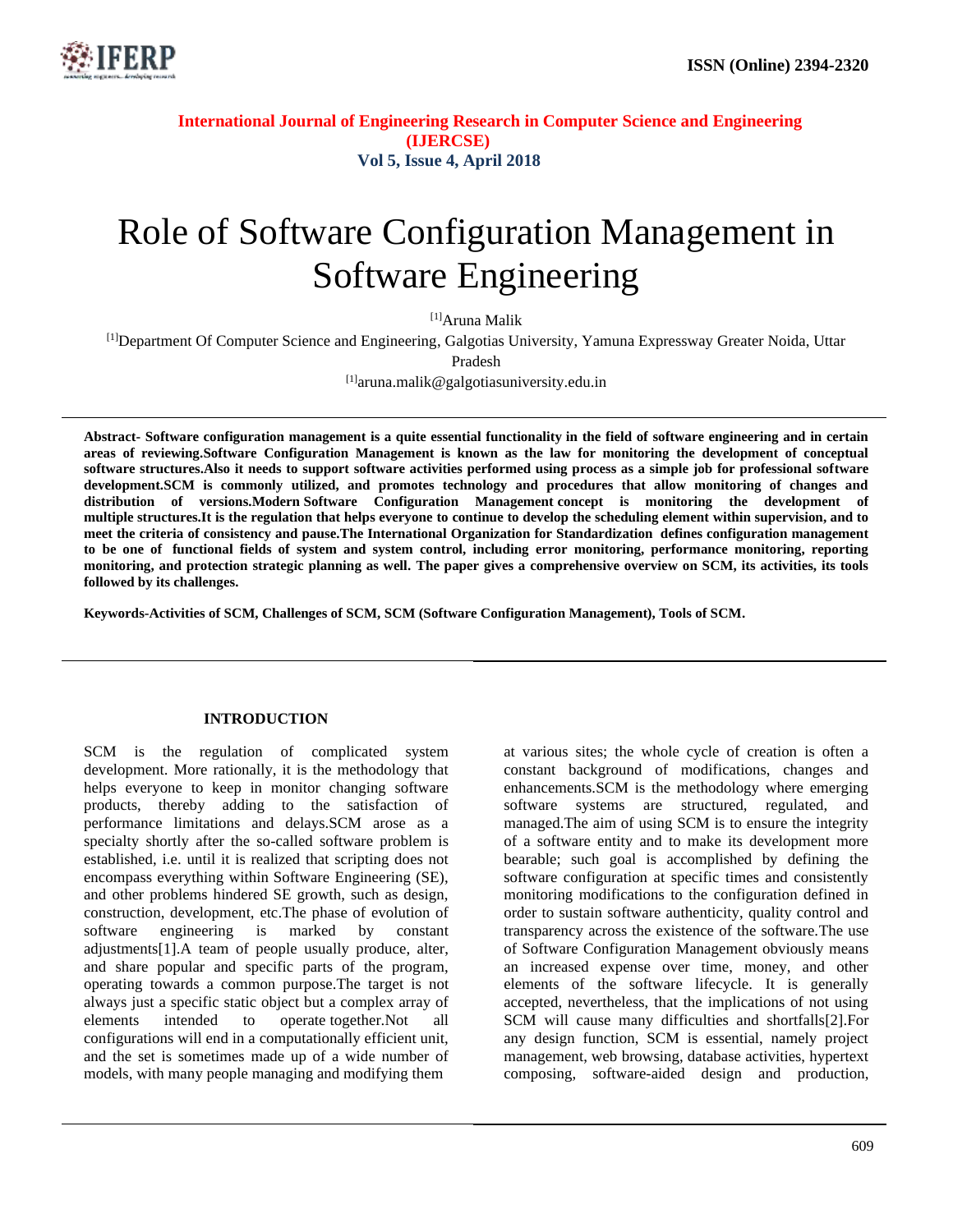

servers, and other implementations where information is regularly inserted and updated.In the software engineering and software-aided development repositories, SCM is especially examined.Software configuration management is a methodology for handling the creation of software engineer goods, both in the initial design phases and in all servicing stages.

*Documentation-* A Documented design aids in constructing the object, evaluating sections and sorting them that give them access in some framework.

*Control-* Managing the delivery of an object and making changes throughout the lifespan by setting up control to ensure consistent programming via the creation of a gauge product.

*Status Accounting-* Uploading and documenting section status and changing requirements, as well as key social event perspectives on element sections.

*Audit and Review-* Recognizing the execution of an element and preserving continuity between the parts by checking that the product is an all-around collection of elements regarded. The SCM process is explained below in Fig. 1 Software Configuration Management



#### **Fig.1: Software Configuration Management**

#### *Functions of SCM:*

*Controlling a collection of Components-* The different elements of a software package and all the variants need to be stored in a safe manner. Such focus covers model control, software design and handling complicated objects[3].

*Assist Technicians in the daily activities-* Software Engineering involves the application of resources to items (documents). SCM devices aim to provide right entities to technicians at the right place. It is often related to as power over space. Collection and monitoring of derivative entities is a big problem.

*Process Monitoring and Support-* It became apparent that a key issue, if not the one, affects people. Generally, change management is an essential part of the SCM commodity; at present the trend is to expand the capacity of system and beyond.

*Participants of SCM:*

The various Participants of SCM are shown below in Fig. 2 Participants of SCM

*Configuration Manager-* Configuration Manager is the head accountable for defining configuration objects. CM maintains team implements the SCM cycle. Requirements for changes need to be accepted or denied.

*Developer*- The designer has to adjust the code as per normal design practices or demands for modification. He is in charge of keeping software setup. The designer will test the adjustments and settle disputes.

*Auditor-* The auditor is liable for reviews and assessments carried out by SCM. Need to make sure launch is consistent and full.

*Project Manager-* Guarantee that the product is created within a certain period Track the ongoing development and identify problems in the SCM system. Generate updates on the computer system progress. Make sure procedures and practices are implemented to build, update, and check.

*User-* The consumer will grasp the key words of the SCM and insure they have the new software update.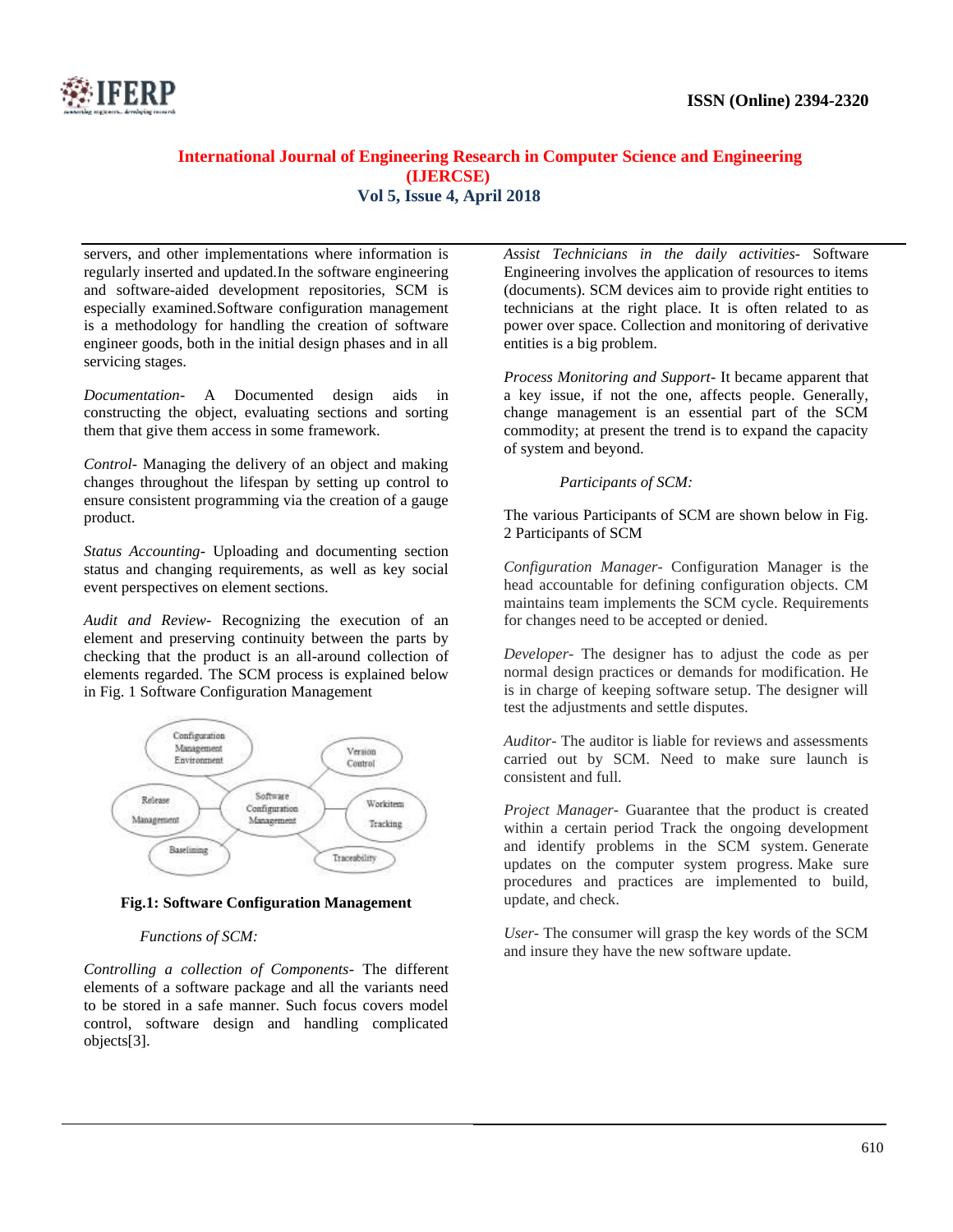

## **International Journal of Engineering Research in Computer Science and Engineering (IJERCSE)**

**Vol 5, Issue 4, April 2018**



#### **Fig.2: The Figure Portrays the Participants of SCM**

#### **SCM ACTIVITIES**

System Configuration Management (SCM) is an activity arrangement that regulates progress by identifying objects for shift, establishing relations between objects for alter, creating / classifying equipment for monitoring various variations, regulating adjustments in the existing framework, examining and disclosing / reporting improvements made[4].It is important to monitor the adjustments in view of the fact that if the modifications are not properly verified then they may end up undermining a well-run scheduling. The various activities involved in SCM are-

*Recognition and Establishment-* Defining the specification objects from goods that constitute parameters at the particular time points (a reference is a collection of generally compatible specification objects that have been systematically evaluated and decided upon and that form the basis for more growth.

*Version Control-*Creation of current product versions / requirements to create new goods with the assistance of SCM scheme.The current trend is to make a clear distinction between the structures (for instance, the list of divisions and modifications) and the nature of the variants; the objective is to cover the structures of the lower level (sects and modifications).One of the benefits of the update set method is that the client does not have visibility into how iterations are processed, he / she understands only the conceptual adjustments.

*Change Control-* A change request (CR) will be requested and reviewed to determine the technological validity, possible side effects, total effect on other design objects and device operations and the change's estimated price.The assessment results are viewed as a progress document that is used by a change "control board

(CCB)" — a person or organization that makes a decision about the change's nature and priority. For each authorized change an "Engineering Change Request (ECR)" is made.CCB will also alert the applicant in event the request is denied for clear reason[5].The ECR defines the shift to be created, the limitations to be complied with and the examination and audit requirements.The object to be modified is "checked out" of the server of the venture, the changes are made and then the entity is again evaluated.

*Configuration Auditing-* The systematic technological analysis of the method and product is complemented by software configuration review.It relies on the functional consistency of the modified specification entity.The review checks the comprehensiveness, accuracy, and integrity of SCM program objects, and monitors action plans from review to completion.

*Reporting-* Providing programmers, testers, consumers, clients and shareholders with correct progress and existing setup information through user manuals, user guidebooks, FAQs, Update Notes, Memoranda, Setup Manual, and Setup Guide etc. The Process of SCM Activities is shown below in Fig. 3 SCM Activities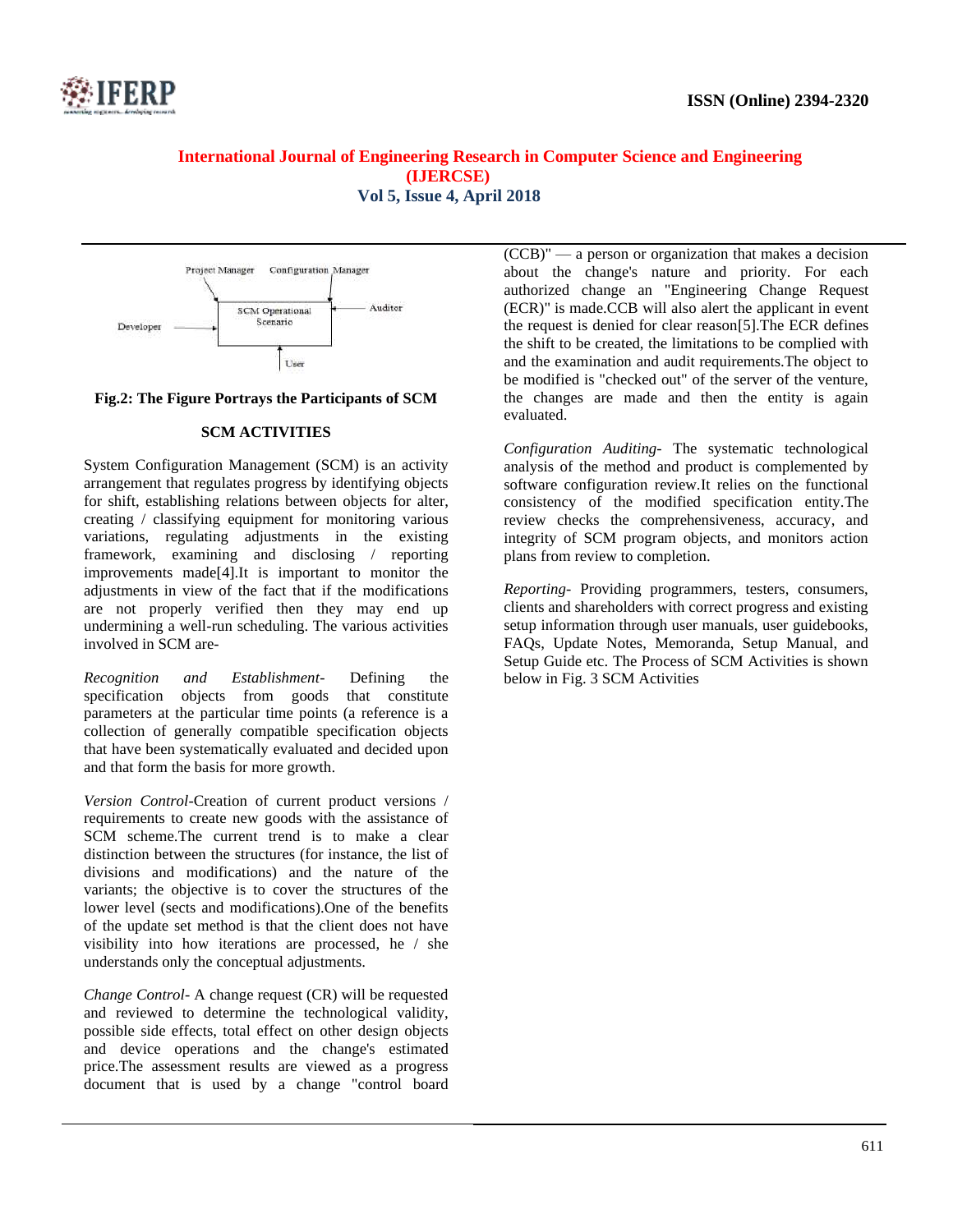



#### **Fig.3: The Figure Portrays the SCM Activities**

#### **SCM TOOLS**

The various tools for SCM are-

*SVN (Subversion)* - It is the most influential open source configuration management tool used for adjustment and regulate.Being free software, it is freely available through the web.It supports nuclear requirement, which ensures that if the origin phase is intruded in the centre, it will only come into effect once the whole commitment has been successful[6].

*VSS (Virtual Source Safe)* - Is a Windows Concentrated Type Control System. North Carolina Company developed it called One Tree Technology.All the store data is stored in Microsoft SQL Server to ensure the data is professional.Because it is designed in C++ and Sql, it has a very insignificant system specification.It is possible to implement Software in 32 bit and 64 bit.

*GIT-* Git is a distributed adjustment peripheral device created by "Linus Torvalds" to support Linux's

development. Git was first used in 2005 and Linus gave the first conference with software for Linux.GIT is an effective and versatile tool.The decentralized version management system takes a peer-to-peer method to version control as compared to the decentralized network customer database method.It has many useful features and divisions can be easily generated and combined.GIT is a common continuous integration tool where everybody has their own database and between designers it is possible to pull and move improvements.

*Perforce-* Perforce is a prominent tool in the theoretical community, perhaps in view of the fact that the company gives the system to allow public access practices. Perforce is recognized for its frank construction layout and unique propagation proof that progresses towards the root of the tree rather than internally[7].

#### **BENEFITS OF SCM**

One of the most important sources of inspiration for implementing such a SCM system is the need for details in the software to be updated in two specific countries. Such a SCM is needed as a result of software development at take places.Previously, more open door for production of unrealistic capacities, comparable to the potential to have variance leakage for dual-stage products and to create cross-sectional variations over them and have competencies close to design coverage for specific customers[8].Luminosity in the state of product development and maintenance activities, and in relation to all progressions, knowledge stuff; background of all things, for instance, who made huge changes, where, how, why a transition. Healthier estimation of the date of release on the basis of period of the migration process is measurable and therefore more disconcerting.Improve leverage inquiry to further assess the volume of exertion required in a change, and then how long it will take. Less germs in recorded discharges multiple problems found in discharges could also been held back if SCM had been established.

#### **SCM CHALLENGES**

It defines SCM in reclusion; SCM systems are too often homogenous, and restricted their capacity to modularize. Things changed drastically over the last few years; SCM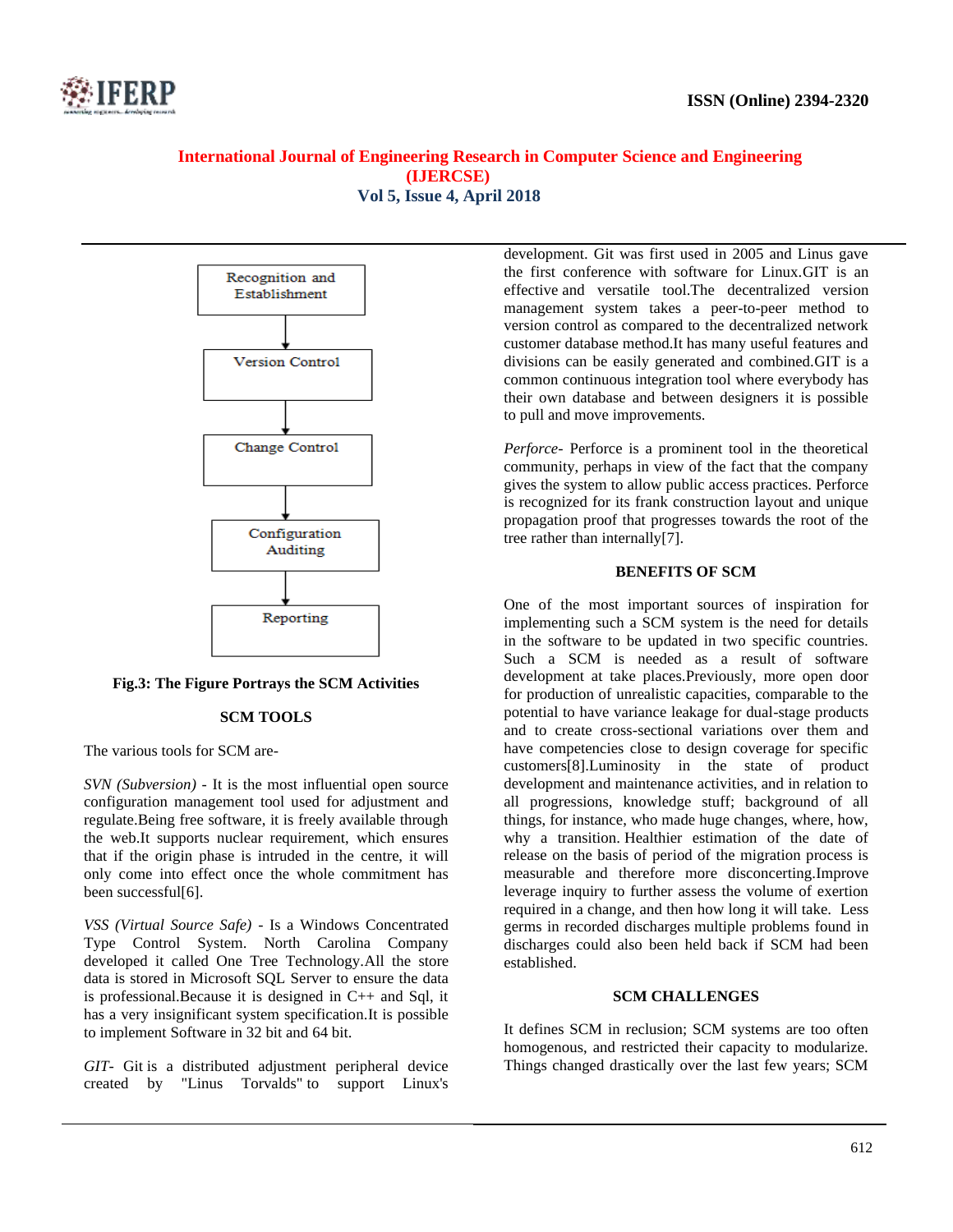

methods are one of a rising number of other methods, and are thus tested in a number of elements[9].

#### *Functional Challenges:*

The first task is to answer the above-mentioned questions including discovering or bringing complex concepts and frameworks into action.

- Software template, with dynamic entities, specific associations, documents.
- Namespaces, monolithic for all entity and interaction types.
- Specification control, automated choice and compatibility requirements.
- Reconstruction, dual-platform, elevated-level, effective formalism
- Work areas, decentralized, modular, diverse and independent
- Parallel architecture with high-level prototypes and scalable approaches.
- Numerous-view process management, hybrid solutions and high-level designs.

All of the above-mentioned issues are daunting by nature, but recognizing that a big constraint nowadays is linked to performance is of vital importance.Verifying or marking a system takes seconds to weeks, restoring takes days to days; complex choice or management of simultaneous equipment greatly slowed down the job, etc.Computational time is a major burden in software engineering and professionals do not consider any further slowing down. The main challenge is finding extremely efficient, accessible, effective and flexible, innovative, versatile and stylish approaches.A great number of software and frameworks maintain a regional, often versioned database of data. Usual instances provide an area for coding, or 4GL tools[10]. The challenge is to find some way to inter-operate all these databases so as to prevent (too much) redundancy and ambiguity.The main problem is making the several varying definitions, layouts, and versioning methods consistent (enough). It is a difficult problem for a long time.The trend is to include ever more programs, and to tackle (try to) more areas.Distributed software has been implemented in recent times, then mobile production, then change command,

then process help, then Internet promote, and so forth.This is a sign of progress, but also a troubling one. The task is to find a new SCM architecture that allows you to split the frameworks into individual bits, and design the SCM framework from the functionality that is currently required.

#### **CONCLUSION**

Software Configuration Management contains both the operational and the administrative functions.Rather large amounts of factors are involved in the new situation during the lifecycle of software development, without the implementation of SCM software becoming an impossible job.SCM is a way to handle various objects in the program.Now the users ' expectations for a day are evolving very quickly, streamlined to satisfy these different procedures.The choice of SCM software depends on the specifications of a specific company.There is not the need to use all the functionality of a SCM tool; most SCM systems offer some level of personalization.It is uncertain what the potential of SCM analysis and software is.The essential services will become comprehensible, established and secure enough yet to optimize.These would collapse into the public sphere, as essential services that everyone can demand from a network, such as versioning, restoring, vendor support for work area, etc.Manufacturers may lose control over those facilities of reduced level.SCM tools will continue to grow, suggest tool chains and continue to view SCM as an independent field.SCM analysis must take this opportunity that many SCM problems are already being worked on in other Software Engineering domains, to promote collaboration between these analysis spheres and SCM, putting in the experience and know-how that has made SCM solid, providing a way to the valuable and effective software development requirements of tools. The paper gives the overview of Software Configuration Management, its roles, activities, advantages and disadvantages.

#### **REFERENCES**

- [1] B. Summers, "Software Configuration Management Plan," in *Software Engineering Reviews and Audits*, 2011, pp. 201–218.
- [2] L. P. Taylor, "Developing a Configuration